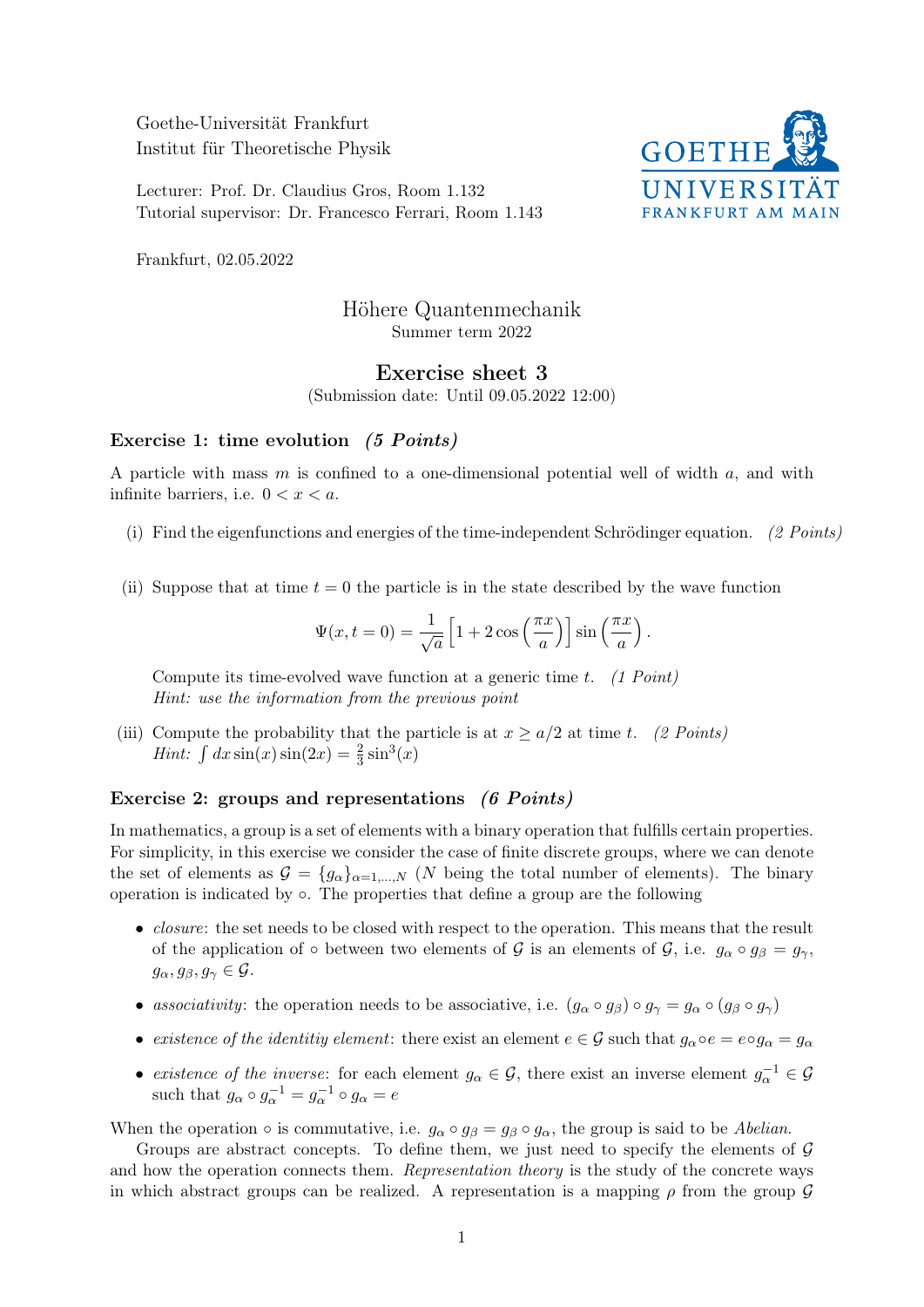(elements and operation) to a vector space  $V$ . For our practical purposes, representing a group means expressing its elements as matrices of a given dimension,  $g \in \mathcal{G} \mapsto \rho(g) \in V$ , and the operation among them as a matrix-matrix product (note: this explanation is a bit sloppy), such that  $g_{\alpha} \circ g_{\beta} = g_{\gamma} \Rightarrow \rho(g_{\alpha}) \rho(g_{\beta}) = \rho(g_{\gamma})$ . The dimension of the representation is equal to the dimension of the vector space  $V$  (which can be a complex space, in general).

(i) We consider a group that contains two elements (among others),  $\sigma$  and  $\tau$ . Its binary operation is denoted by ◦. The above elements satisfy the following properties

$$
\sigma \circ \tau = \tau \circ \sigma \qquad \tau^2 = e \qquad \sigma^4 = e \tag{1}
$$

Here, the powers denote a repeated application of the operation  $\circ$  between identical elements, e.g.  $\tau^3 = \tau \circ \tau \circ \tau$ . The element e is the identity. Using  $\sigma$ ,  $\tau$  and e it is possible to construct all the inequivalent elements of the group by applying the operation ◦. Can you do it? How many are they? Is the group Abelian?  $(1 Point)$ 

(ii) In the previous point, we gave an abstract definition of the group. Now we want to construct a representation ρ. Consider the matrices

$$
\Sigma = \rho(\sigma) = \begin{pmatrix} 1 & 0 \\ 0 & i \end{pmatrix} \qquad T = \rho(\tau) = \begin{pmatrix} -1 & 0 \\ 0 & 1 \end{pmatrix} \quad \text{and} \quad E = \rho(e) = \begin{pmatrix} 1 & 0 \\ 0 & 1 \end{pmatrix}
$$

Verify that  $\rho$  is a valid representation. Note: the operation  $\circ$  is represented by the matrix product. (1 Point)

(iii) Representations of a group are not unique. This is exemplified by the fact that we can define a new representation  $\rho'$  for the group, i.e.

$$
\Sigma' = \rho'(\sigma) = \begin{pmatrix} i & 0 \\ 1 & 1 \end{pmatrix} \qquad T' = \rho'(\tau) = \begin{pmatrix} -1 & 0 \\ i+1 & 1 \end{pmatrix} \quad \text{and} \quad E' = \rho'(e) = \begin{pmatrix} 1 & 0 \\ 0 & 1 \end{pmatrix}
$$

Prove that this is a valid representation. (1 Point)

- (iv) So far we have constructed two-dimensional representations of the group (i.e.,  $2 \times 2$  matrices). We could also construct one-dimensional representations, i.e. represent the elements by scalars (" $1 \times 1$  matrices"). The simplest example is the trivial representation, where each element of the group is represented by the number 1. This obviously satisfies the relations among the elements. Can you find another one-dimensional representation for the group of this exercise? (1 Point)
- (v) We now want to give a physical interpretation of the group. Consider the planar molecule in Fig. [1.](#page-2-0) We have numbered its "arms". Our group is the group of symmetries of this molecule (the group is sometimes called  $C_{4h}$ ). Indeed, we have a so-called  $C_4$  rotation, i.e. a rotation of 90<sup>°</sup>, which transforms arm 1 into arm 2, arm 2 into arm 3, and so on. This corresponds to our element  $\sigma$  (after *four* rotations, we are back to the initial configuration). Another symmetry is the inversion with respect to the center of the molecule (i.e., the Cu atom). This operations transforms arm 1 into arm 3 (and viceversa), arm 2 into arm 4 (and viceversa). This corresponds to our element  $\tau$  (*two* inversions bring us back to the initial configuration).

Does  $\sigma \circ \tau = \tau \circ \sigma$  hold for these symmetry operations? Sketch an example to show that it holds. We can express the coordinates of the atoms in terms of the cartesian axes depicted in Fig. [1](#page-2-0) (x parallel to arm 1 and y parallel to arm 2). Can you write down the  $2\times 2$  matrices which implement the symmetries in these coordinates? Are they a valid representation of our group? (2 Points)